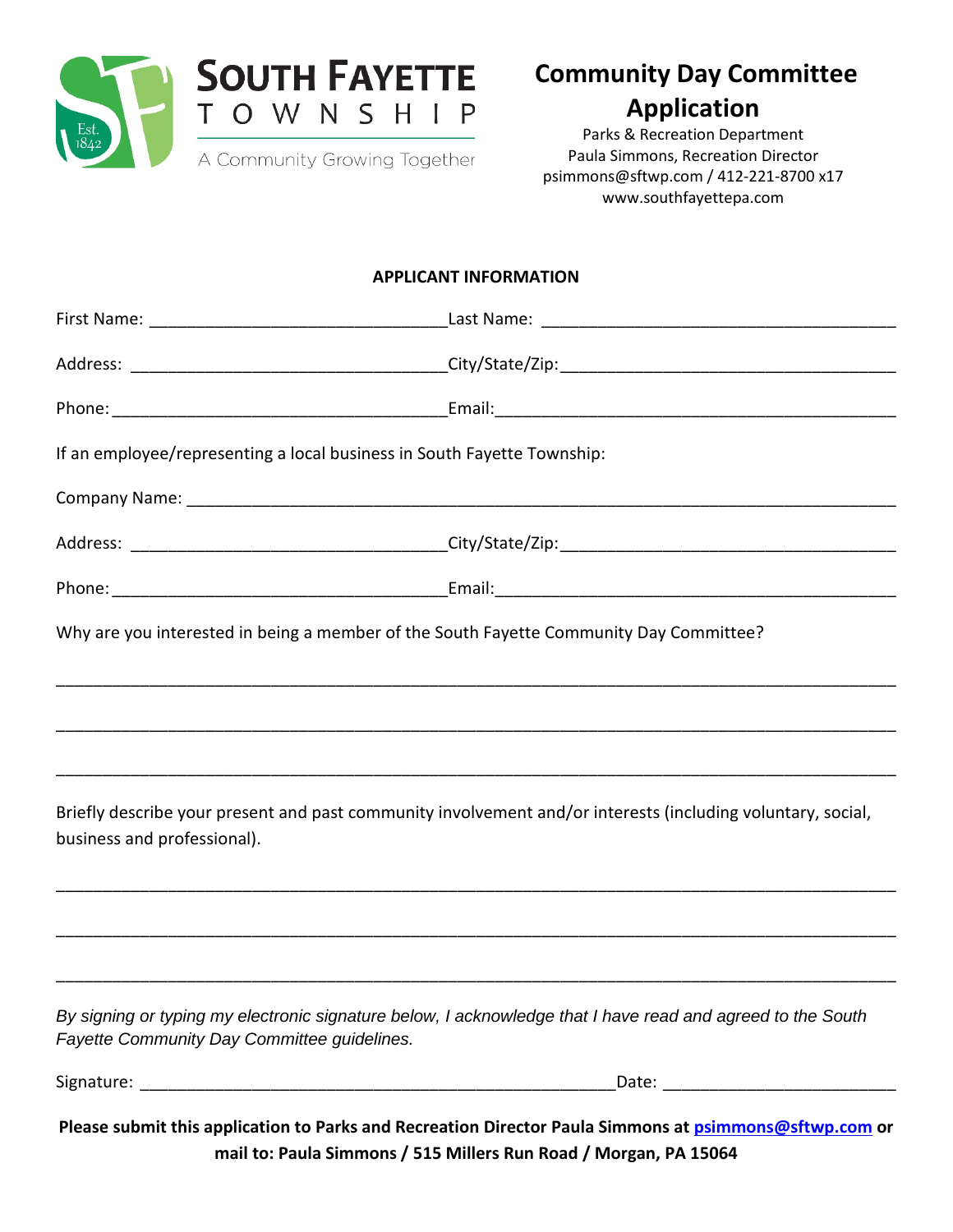# South Fayette Community Day Committee Guidelines

### Article I – Name and Purpose

| Section 1               | The name of the committee shall be South Fayette Community Day Committee, a<br>subcommittee of the Parks and Recreation Board.                                                                                                                                                                                                                                                         |  |
|-------------------------|----------------------------------------------------------------------------------------------------------------------------------------------------------------------------------------------------------------------------------------------------------------------------------------------------------------------------------------------------------------------------------------|--|
| Section 2               | The purpose of the South Fayette Community Day Committee is to plan an annual South<br>Fayette Community Day for the township and community, as well as to provide a place<br>for local businesses and service organizations to come together to interact with the<br>community and promote their organizations. The main purpose of the committee<br>includes, but is not limited to: |  |
|                         | Raising funds to cover costs of the event;<br>$\bullet$                                                                                                                                                                                                                                                                                                                                |  |
|                         | Promoting the event to the community;<br>٠                                                                                                                                                                                                                                                                                                                                             |  |
|                         | Organizing entertainment and activities; and<br>Securing vendors.                                                                                                                                                                                                                                                                                                                      |  |
| Article II - Membership |                                                                                                                                                                                                                                                                                                                                                                                        |  |
| Section 1               | Committee membership is open to South Fayette Township residents, South Fayette<br>Township employees and South Fayette Township business employees. This committee<br>does not have a written policy that discriminates against individuals seeking<br>membership on the basis of race, color, or religion.                                                                           |  |
| Section 2               | All members are on a volunteer basis.                                                                                                                                                                                                                                                                                                                                                  |  |
| Section 3               | Committee members will submit applications to the Parks and Recreation Board for<br>approval.                                                                                                                                                                                                                                                                                          |  |
| Sections 4              | Members will serve for a term of one (1) year.                                                                                                                                                                                                                                                                                                                                         |  |
| Article III - Officers  |                                                                                                                                                                                                                                                                                                                                                                                        |  |
| Section 1               | The officers shall consist of a Chairperson, Vice Chairperson, Secretary and Treasurer.<br>The South Fayette Township Recreation Director will act as Township Staff Liaison. One<br>Parks and Recreation Board member will be a board representative.                                                                                                                                 |  |
| Section 2               | All officers will serve for one (1) year.                                                                                                                                                                                                                                                                                                                                              |  |
| Section 3               | The officers shall be elected by a majority vote of members of the South Fayette<br>Community Day Committee at the January meeting or yearly review meeting as to be<br>set at a later date voted on by the members.                                                                                                                                                                   |  |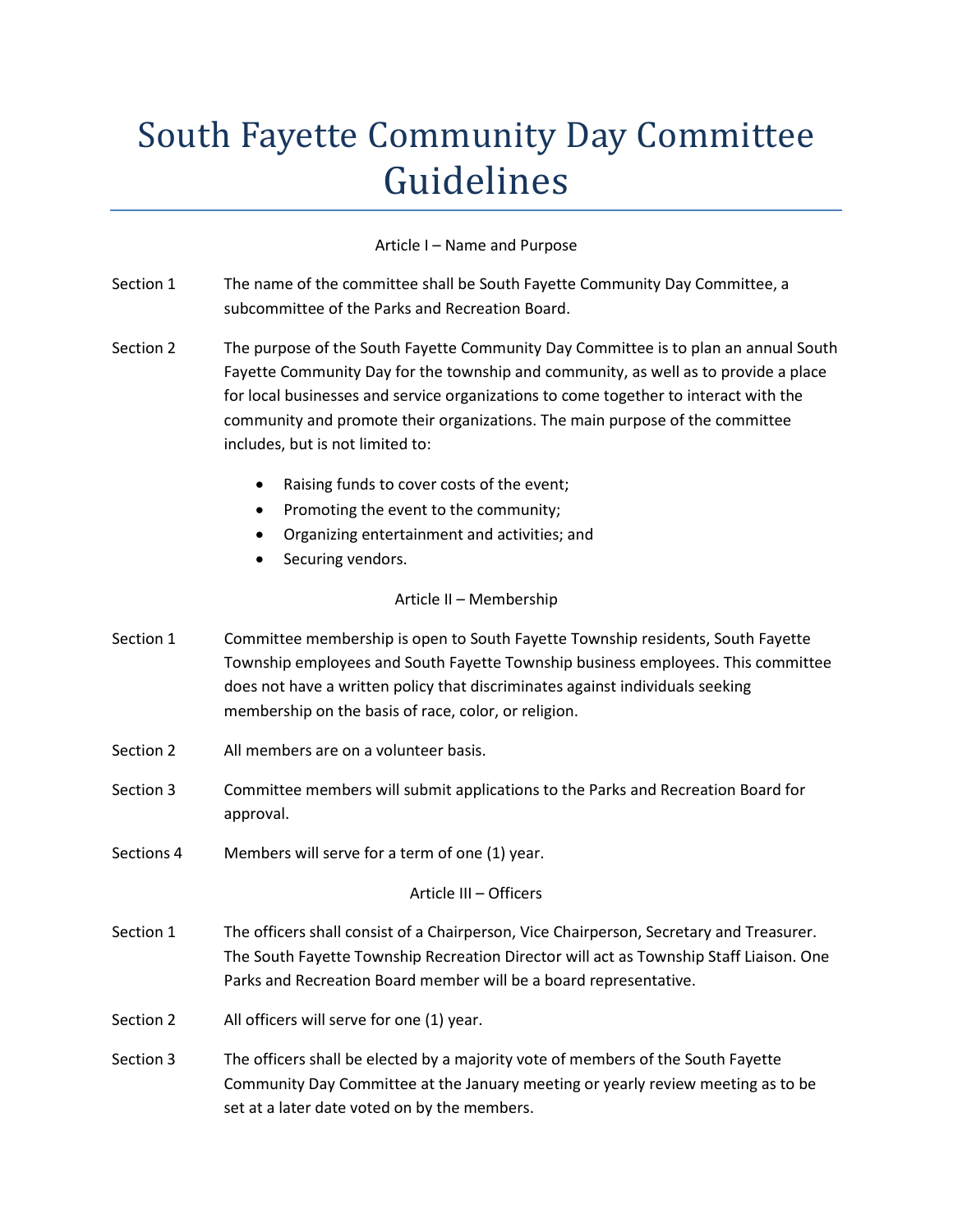| Section 4  | A simple majority of the members can remove any officer from office.                                                                                                                                                                                                                    |  |
|------------|-----------------------------------------------------------------------------------------------------------------------------------------------------------------------------------------------------------------------------------------------------------------------------------------|--|
|            | Article IV - Duties of Officers                                                                                                                                                                                                                                                         |  |
| Section 1  | The Chairperson shall preside at all meetings and prepare the agenda.                                                                                                                                                                                                                   |  |
| Section 2  | The Vice Chairperson shall serve in the Chairperson's absence or at his/her request.                                                                                                                                                                                                    |  |
| Section 3  | The Secretary shall take roll of the members, keep accurate record of the minutes and<br>proceedings, and perform other duties as may be required. The Secretary will keep track<br>of all votes, yes or no, at each meeting and make reports available to all members upon<br>request. |  |
| Section 4  | The Treasurer shall receive and then disburse all monies received by the South Fayette<br>Community Day Committee to South Fayette Township. The Treasurer will keep<br>accurate records of donations, sponsors, receipts, disbursements and balances.                                  |  |
|            | Article V - Meetings                                                                                                                                                                                                                                                                    |  |
| Section 1  | Regular meetings of the South Fayette Community Day Committee will be held once a<br>month. A repeating day and time will be determined at the January or yearly review<br>meeting.                                                                                                     |  |
| Sections 2 | A simple majority must be present for voting or business to be done.                                                                                                                                                                                                                    |  |
| Sections 3 | A special meeting may be called by any member of the committee or by a majority vote<br>of the committee. At least five (5) days prior to any special meeting, all members must<br>receive notification of said meeting.                                                                |  |
| Section 4  | All meetings will follow Roberts Rules of Order. Parliamentary procedure shall apply in<br>all disputes.                                                                                                                                                                                |  |
| Sections 5 | At regular meetings of the South Fayette Community Day Committee, the following will<br>be the order of business:                                                                                                                                                                       |  |
|            | Welcome by the Chairperson<br>А.<br>Minutes of Previous Meeting<br>В.<br>Treasurer's Report<br>C.<br><b>Unfinished Business</b><br>D.<br>E.<br><b>New Business</b><br>F.<br><b>Open Discussion</b><br>G. Adjournment                                                                    |  |
|            | Article VI - Finances                                                                                                                                                                                                                                                                   |  |
| Sections 1 | South Fayette Township will establish a budget under (452) Participant Recreation 01-                                                                                                                                                                                                   |  |

452-247 Community Day in the general fund.